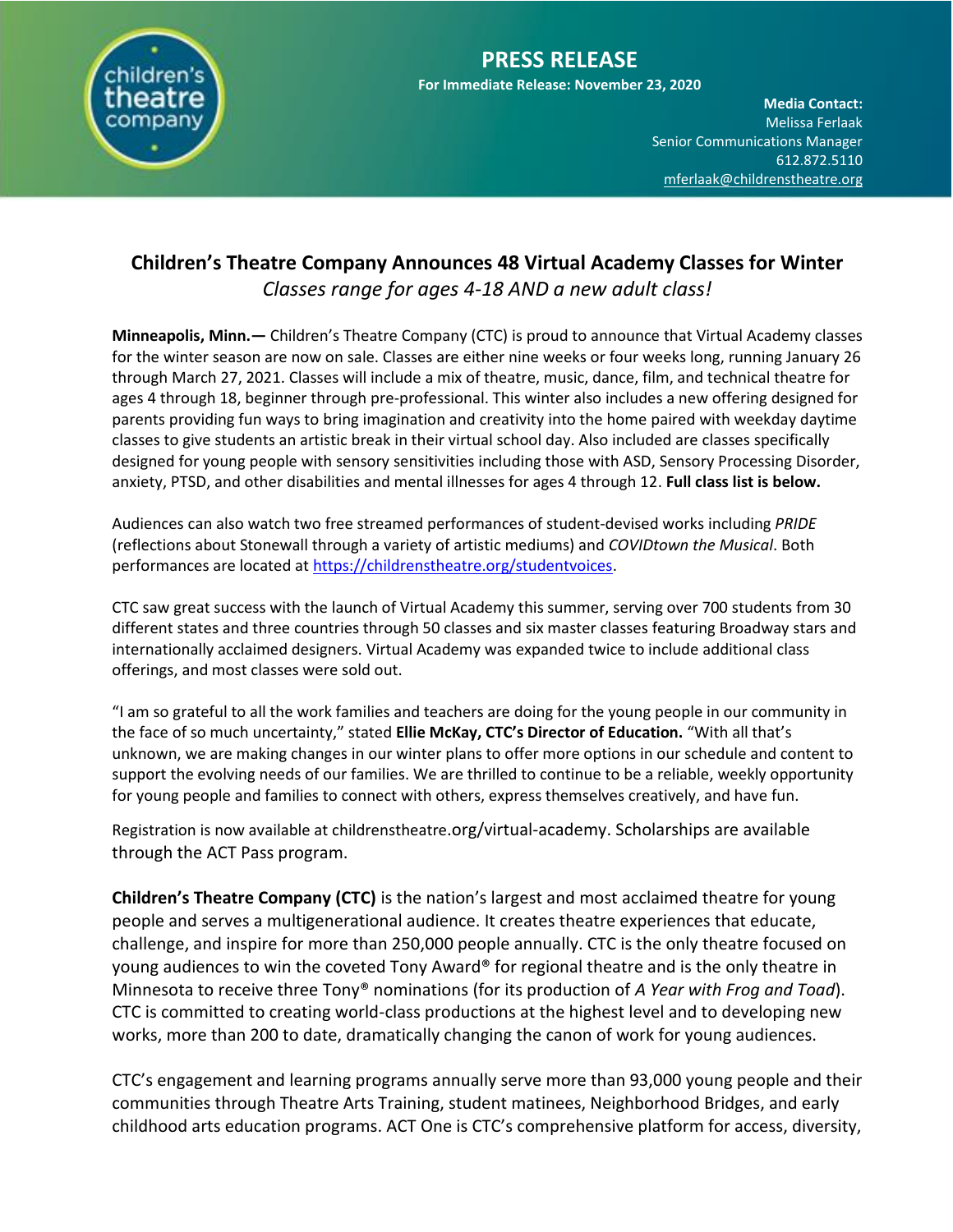**Media Contact:**  and inclusion in our audiences, programs, staff, and board that strives to ensure the theatre is a Senior Communications Manager home for all people, all families, reflective of our community. childrenstheatre.org

# **Winter Class Offerings**

# **Ages 4-5**

Virtual Academy classes for Ages 4-5 are designed for students to participate alongside a favorite adult in their home. Class will include warmups, large group games, multi-generational exercises to support family play, and activity ideas for between class sessions.

## **Winter Explorers (Ages 4-5)**

Explore the wonder of winter combining story-telling and imaginative play with numbers, letters, and feelings. An adult companion is required to attend class and encouraged to play along.

Supplies Note: A list of supplies for craft activities will be sent out in advance of each class.

Class Days and Times: Tuesdays, 11-11:45am (CT) Dates: February 2-23, 2021 (4-weeks) Class ID: 201W Tuition: \$75

Class Days and Times: Saturdays, 11:15am-12pm (CT) Dates: February 6-27, 2021 (4-weeks) Class ID: 601W Tuition: \$75

## **Happy Feet, Happy Heart (Ages 4-5)**

Moving makes us happy! Building spatial awareness and physical control through movement-based story telling with a focus on joy and calm. An adult companion is required to attend class and encouraged to dance along.

Class Days and Times: Tuesdays, 11-11:45am (CT) Dates: March 2-23, 2021 (4-weeks) Class ID: 202W Tuition: \$75

Class Days and Times: Saturdays, 11:15am-12pm (CT) Dates: March 6-27, 2021 Class ID: 602W Tuition: \$75

## **Lunchtime Play Along (Ages 5-7)**

Grab your lunch, your favorite adult, and your imagination for a creative break in your school day! Each class will begin with a story while you eat followed by active games and guided imaginative play designed to give kids and adults a mid-day burst of energy and fun.

Class Days and Times: Wednesdays, 11:30am-12:30pm (CT) Dates: February 3-24, 2021 (4-weeks)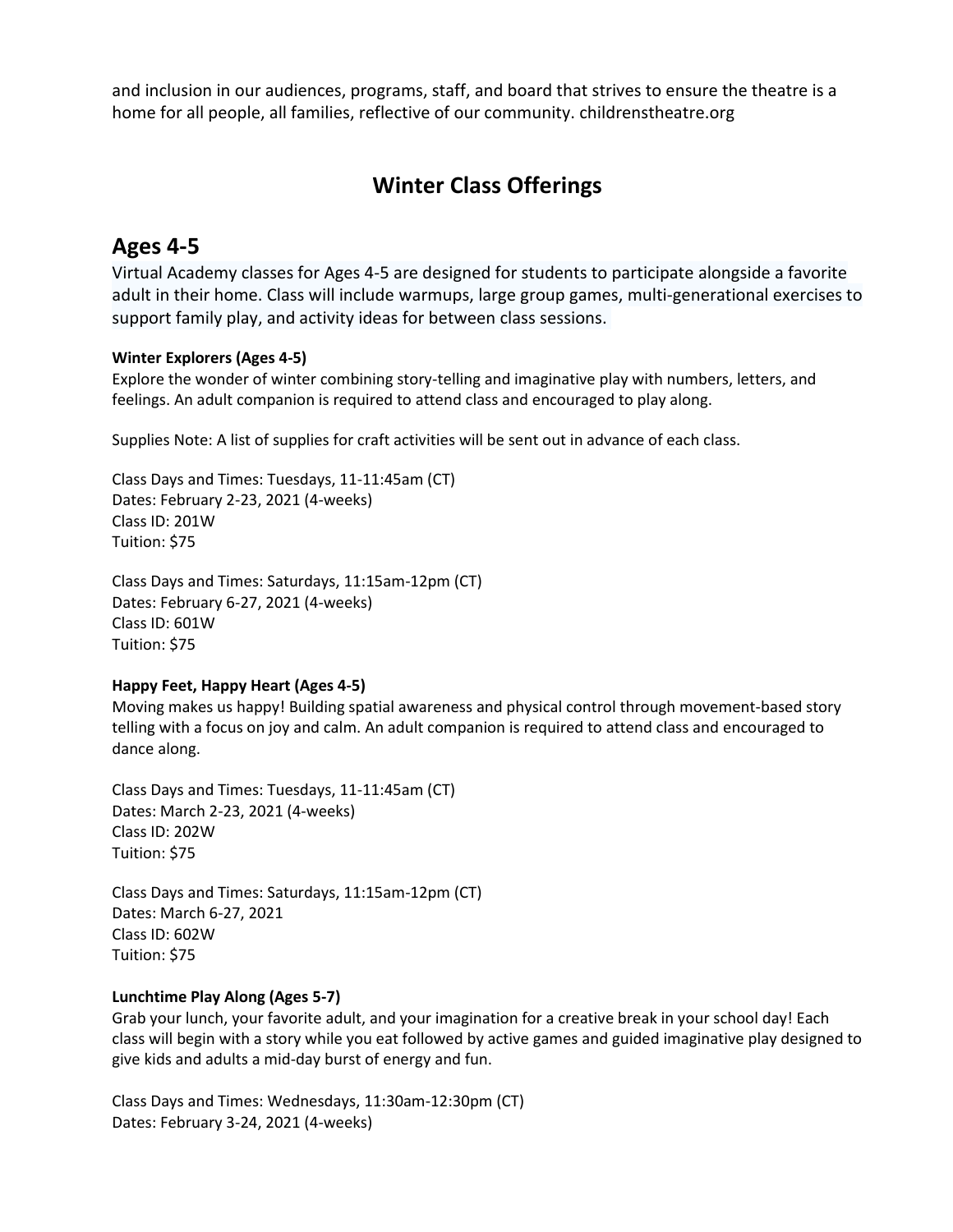Class ID: 301W Tuition: \$85

Class Days and Times: Fridays, 11:30am-12:30pm (CT) Dates: February 5-26, 2021 (4-weeks) Class ID: 501W Tuition: \$85

Class Days and Times: Wednesdays, 11:30am-12:30pm (CT) Dates: March 3-24, 2021 (4-weeks) Class ID: 302W Tuition: \$85

Class Days and Times: Fridays, 11:30am-12:30pm (CT) Dates: March 5-26, 2021 (4-weeks) Class ID: 502W Tuition: \$85

# **Grades K-1**

Virtual Academy classes for Grades K-1 are designed for students to participate alongside a favorite adult in their home. Class will include warm-ups, large group activities, opportunities for independent creativity, and multi-generational exercises to support family play.

## **Lunchtime Play Along (Ages 5-7)**

Grab your lunch, your favorite adult, and your imagination for a creative break in your school day! Each class will begin with a story while you eat followed by active games and guided imaginative play designed to give kids and adults a mid-day burst of energy and fun.

Class Days and Times: Wednesdays, 11:30am-12:30pm (CT) Dates: February 3-24, 2021 (4-weeks) Class ID: 301W Tuition: \$85

Class Days and Times: Fridays, 11:30am-12:30pm (CT) Dates: February 5-26, 2021 (4-weeks) Class ID: 501W Tuition: \$85

Class Days and Times: Wednesdays, 11:30am-12:30pm (CT) Dates: March 3-24, 2021 (4-weeks) Class ID: 302W Tuition: \$85

Class Days and Times: Fridays, 11:30am-12:30pm (CT) Dates: March 5-26, 2021 (4-weeks) Class ID: 502W Tuition: \$85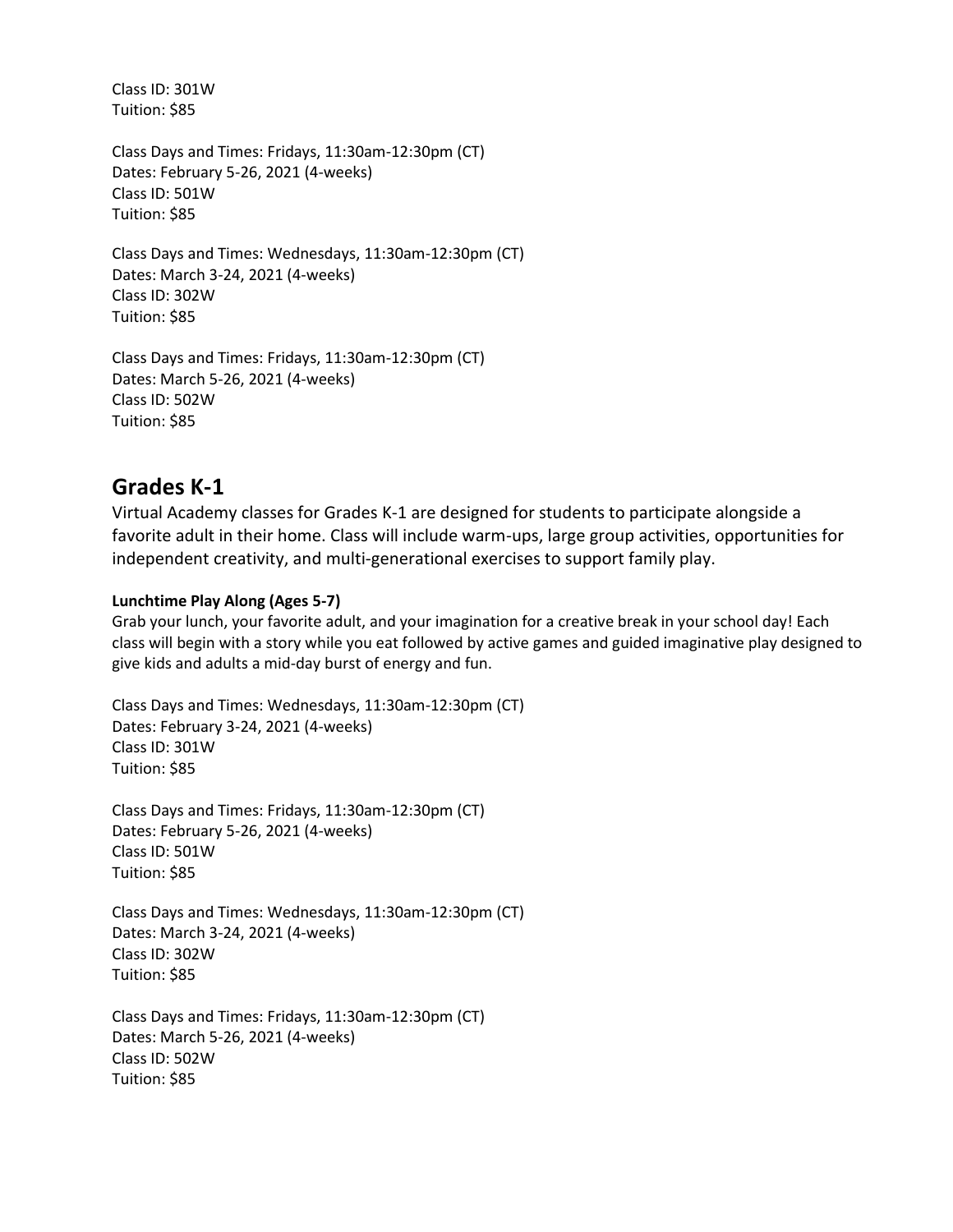## **Telling Tales: Friendship and Feelings (Grades K-1)**

Turn your home into a stage! Use the items in your home to become props, costumes, puppets, and sets while learning story construction, character development, and performance skills to tell a familiar story or one from your imagination. This winter we will focus on stories exploring specific emotions and building positive social skills. Family members welcome to play along.

Class Days and Times: Thursdays, 4-5pm (CT) Dates: February 4-25, 2021 (4-weeks) Class ID: 411W Tuition: \$85

Class Days and Times: Saturdays, 10-11am (CT) Dates: February 6-27, 2021 (4-weeks) Class ID: 611W Tuition: \$85

#### **Dance Disney: Almost There**

Get up on move while learning the fundamentals of theatre dance with Disney songs that encourage resilience, perseverance, and positive thinking. Dance along to feel-good tunes like *Almost There* with Tiana or find out how far you'll go with Moana to strengthen posture and alignment while developing confidence, coordination, and creative physical expression.

Class Days and Times: Tuesdays, 4-5pm (CT) Dates: January 26 – March 23, 2021 (9-weeks) Class ID: 211W Tuition: \$150

Class Days and Times: Thursdays, 4-5pm (CT) Dates: March 4-25, 2021 (4-weeks) Class ID: 412W Tuition: \$85

Class Days and Times: Saturdays, 10-11am (CT) Dates: March 6-27, 2021 (4-weeks) Class ID: 612W Tuition: \$150

#### **Art Break (Grades K-2)**

Take a break in the day to fuel your body and brain with a burst of creativity. Each class will focus on a different way to use the arts to get active and recharge to face the rest of your day with greater focus and inspiration.

Class Days and Times: Wednesdays, 12:30-1:30pm (CT) Dates: March 3-24, 2021 (4-weeks) Class ID: 312W Tuition: \$85

Class Days and Times: Fridays, 12:30-1:30pm (CT) Dates: February 5-26, 2021 (4-weeks)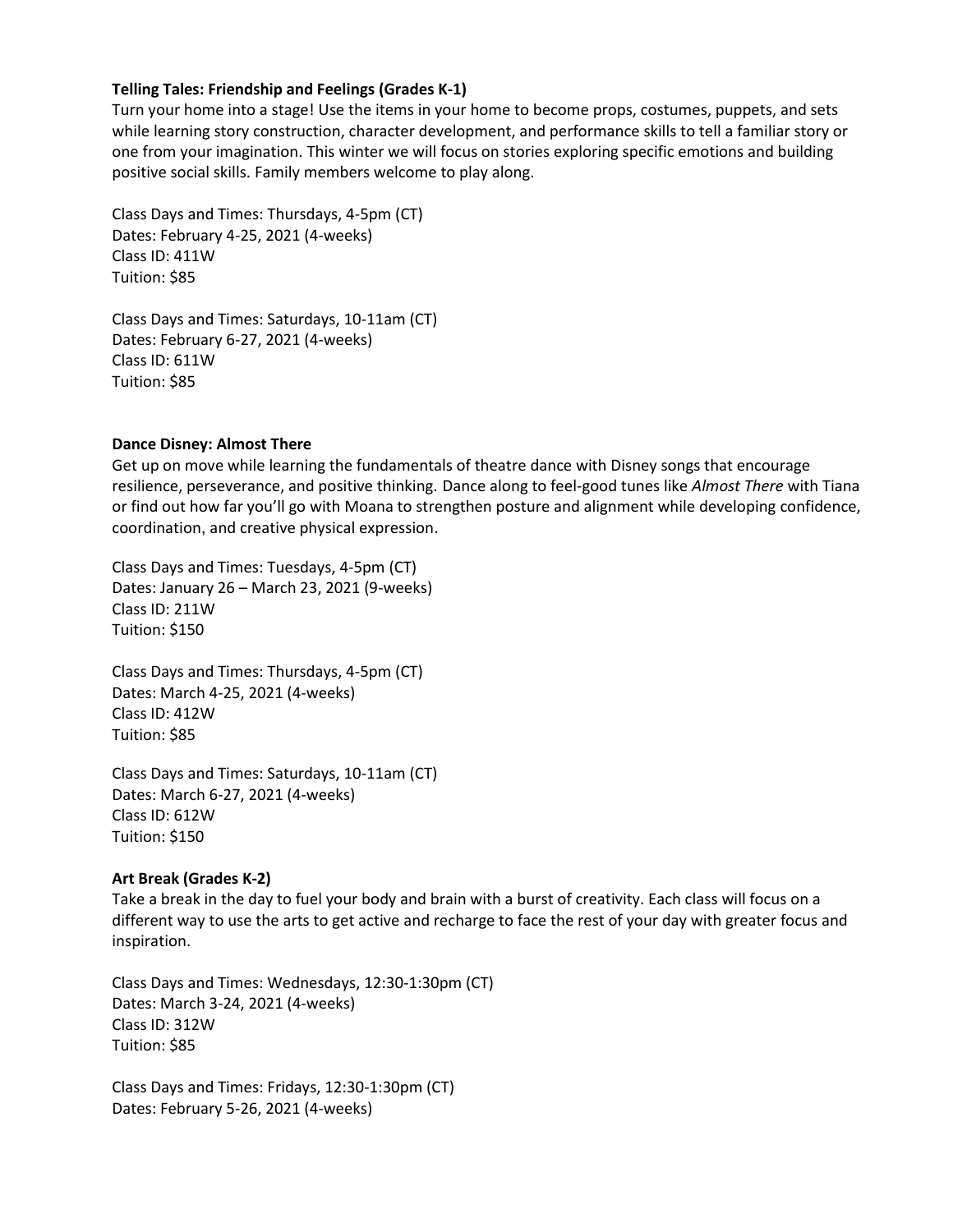Class ID: 511W Tuition: \$85

## **Science Laboratory: Magic School Bus (Grades K-2)**

Take the advice from Ms Frizzle to "take chances, make mistakes, get messy" as you explore scientific principles to create a digital theatre piece in the style of Magic School Bus.

Class Days and Times: Wednesdays, 12:30-1:30pm (CT) Dates: February 3-24, 2021 (4-weeks) Class ID: 311W Tuition: \$85

Class Days and Times: Fridays, 12:30-1:30pm (CT) Dates: March 5-26, 2021 (4-weeks) Class ID: 512W Tuition: \$85

## **Adventures in Sensory Drama (Grades 7-12)**

Replaces standard bolded language on the performance listing page: *While all students are welcome to participate in any of CTC's classes, this program is designed specifically for young people with sensory sensitivities including those with ASD, Sensory Processing Disorder, anxiety, PTSD, and other disabilities and mental illnesses. Because we recognize that each individual's support needs are unique, we empower families to decide for themselves whether their student will participate independently or with the support of another person.*

Use stories from books and your imagination to practice communication, collaboration, and other acting skills to engage in sensory experiences, exercise gross and fine motor skills, and practice mindfulness. To honor and celebrate the diversity of ways individuals of the disability and neurodiverse communities can process and enjoy sensory stimuli, activities are structured to be modified to each person's sensitivities and interests.

Class Days and Times: **Saturdays, 12:30-1:30pm (CT)** Dates: **January 30 – March 27, 2021 (9-weeks)** Class ID: 622W Tuition: **\$150**

# **Grades 2-3**

Virtual Academy classes for Grades 2-3 are designed for students to participate alongside or near a favorite adult in their home. Class will include warm-ups, large group activities, and opportunities for independent creation. Depending on the specific class, students may be asked to record their work to share with their teacher, classmates, and/or family.

## **Art Break (Grades K-2)**

Take a break in your day to fuel your body and brain with a burst of creativity. Each class will focus on a different way to use the arts to get active and recharge to face the rest of your day with greater focus and inspiration.

Class Days and Times: Wednesdays, 12:30-1:30pm (CT) Dates: March 3-24, 2021 (4-weeks)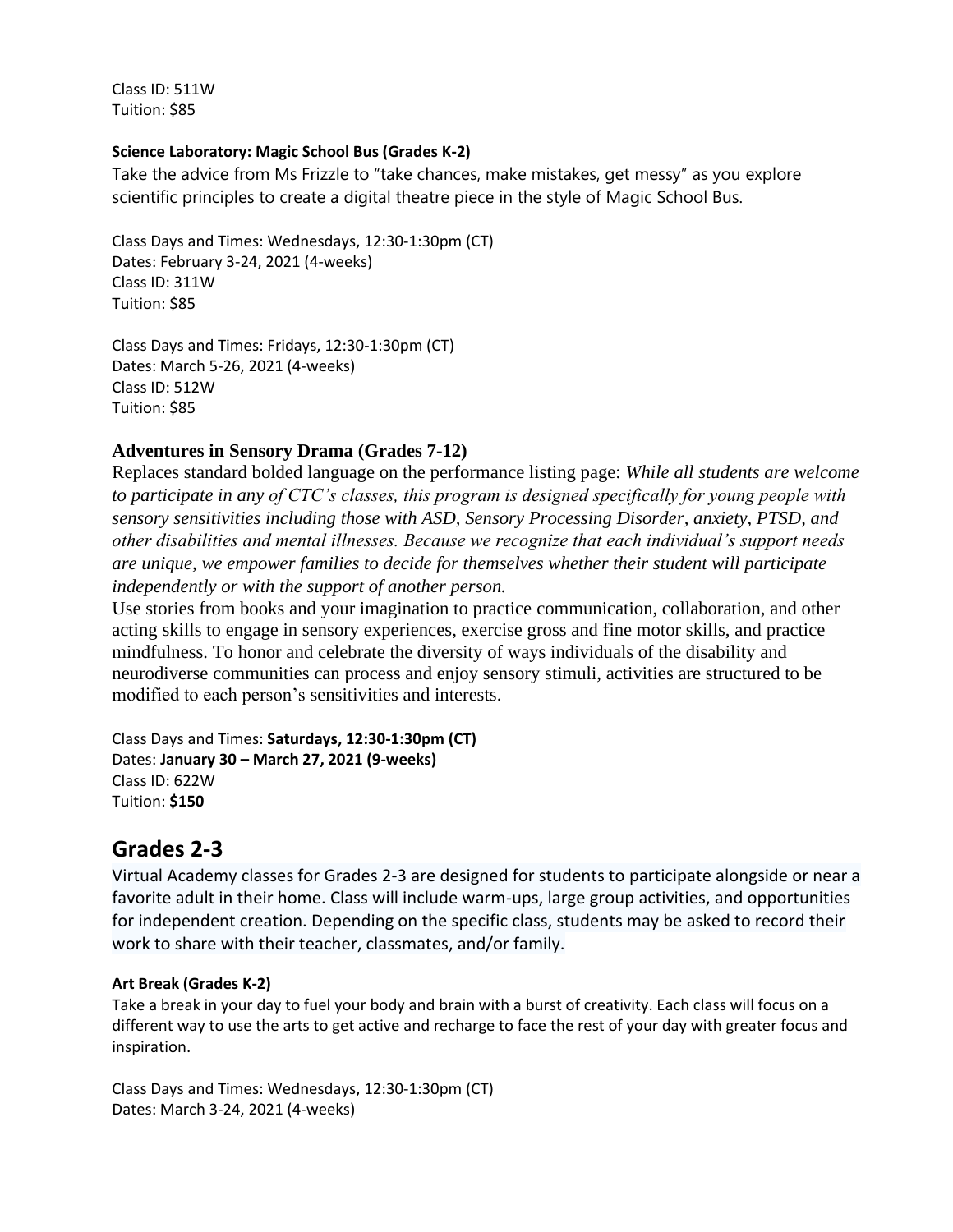Class ID: 312W Tuition: \$85

Class Days and Times: Fridays, 12:30-1:30pm (CT) Dates: February 5-26, 2021 (4-weeks) Class ID: 511W Tuition: \$85

## **Science Laboratory: Magic School Bus (Grades K-2)**

Take the advice from Ms Frizzle to "take chances, make mistakes, get messy" as you explore scientific principles to create a digital theatre piece in the style of Magic School Bus.

Class Days and Times: Wednesdays, 12:30-1:30pm (CT) Dates: February 3-24, 2021 (4-weeks) Class ID: 311W Tuition: \$85

Class Days and Times: Fridays, 12:30-1:30pm (CT) Dates: March 5-26, 2021 (4-weeks) Class ID: 512W Tuition: \$85

## **Art Break (Grades 3-5)**

Take a break from the day and fuel your body and brain with a burst of creativity. Each class will focus on a different way to use the arts to get active and recharge to face the rest of your day with greater focus and inspiration.

Class Days and Times: Wednesdays, 1:30-2:30pm (CT) Dates: March 3-24, 2021 (4-weeks) Class ID: 332W Tuition: \$85

Class Days and Times: Fridays, 1:30-2:30pm (CT) Dates: February 5-26, 2021 (4-weeks) Class ID: 531W Tuition: \$85

## **Science Laboratory: Bill Nye and Friends (Grades 3-5)**

Put on your lab coat to create an original script or class video acting out experiments and teaching your audience scientific principles.

Class Days and Times: Wednesdays, 1:30pm-2:30pm (CT) Dates: February 3-24, 2021 (4-weeks) Class ID: 331W Tuition: \$85

Class Days and Times: Fridays, 1:30pm-2:30pm (CT) Dates: March 5-26, 2021 (4-weeks)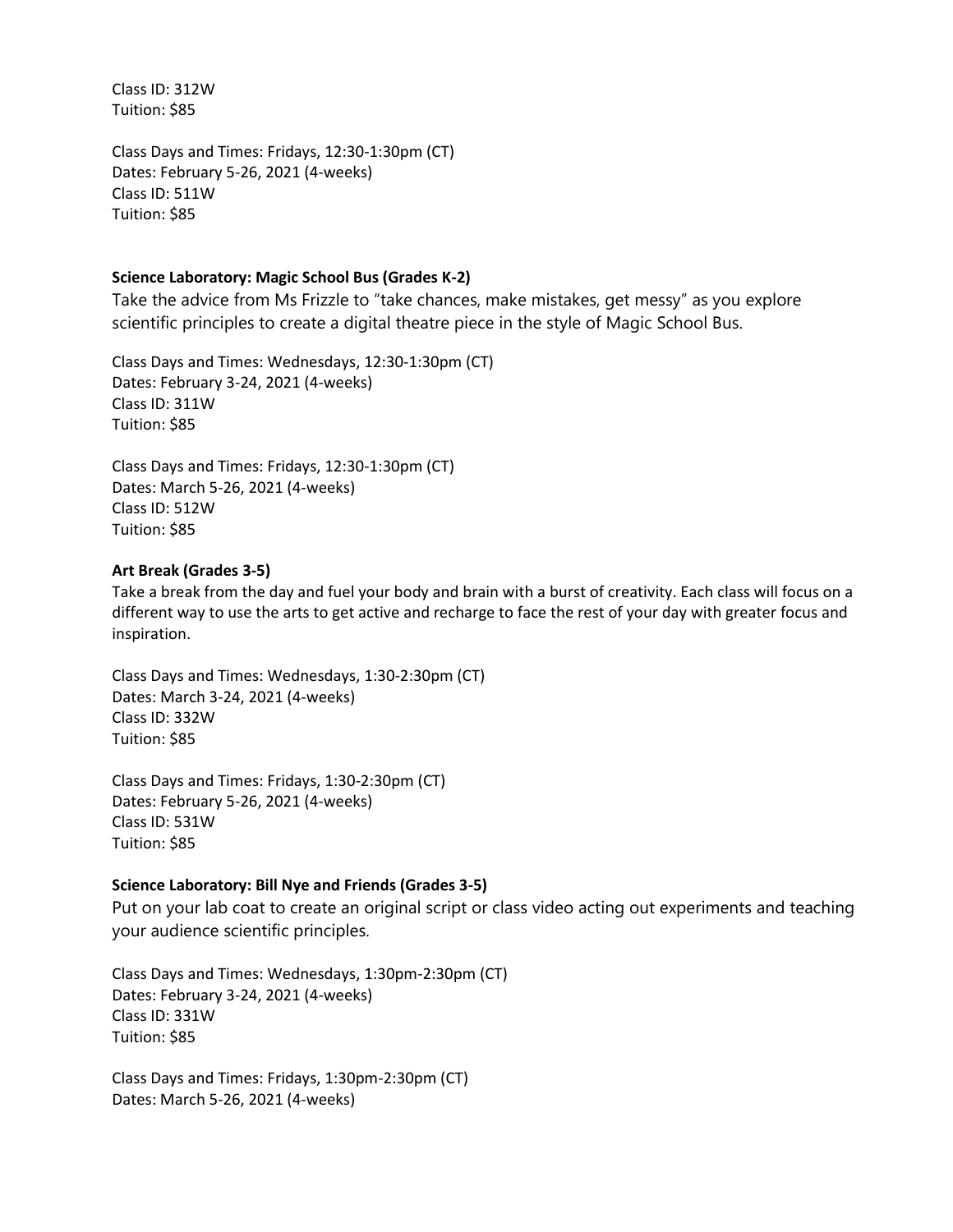Class ID: 532W Tuition: \$85

#### **Fundamentals of Acting**

Harness the acting tools you already possess to express ideas, transform into characters, and tell moving stories. Gain skills in creative thinking and public speaking while building confidence in yourself and your craft.

Class Days and Times: Tuesdays, 4-5pm (CT) Dates: January 26 – March 23, 2021 (9-weeks) Class ID: 221W Tuition: \$150

Class Days and Times: Saturdays, 10-11am (CT) Dates: January 30 – March 27, 2021 Class ID: 621W Tuition: \$150

#### **Broadway Kids: All in this Together**

Turn your home into a dance studio! Learn foundational musical theatre dance skills and terminology through songs that inspire connection, teamwork, and positivity. Work with songs from beloved musicals to develop coordination and confidence with the right blend of jazz, ballet, and modern dance.

Class Days and Times: Thursdays, 6-7pm (CT) Dates: February 4 – 25, 2021 Class ID: 422W Tuition: \$85

Class Days and Times: Saturdays, 12:15-1:15pm (CT) Dates: March 6-27, 2021 (4-weeks) Class ID: 624W Tuition: \$85

#### **Upcycled Stories**

Use the items in your house to become the characters, sets, and props in an original story all your own! Crawl under the table to enter a cave or add streamers to an umbrella to make a jellyfish. Practice acting, storytelling, and design as you craft stories from your imagination and maybe your recycling bin.

Class Days and Times: Saturdays, 12:15-1:15pm (CT) Dates: February 6-27, 2021 (4-weeks) Class ID: 623W Tuition: \$85

Class Days and Times: Thursdays, 6-7pm (CT) Dates: March 6-27, 2021 (4-weeks) Class ID: 423W Tuition: \$85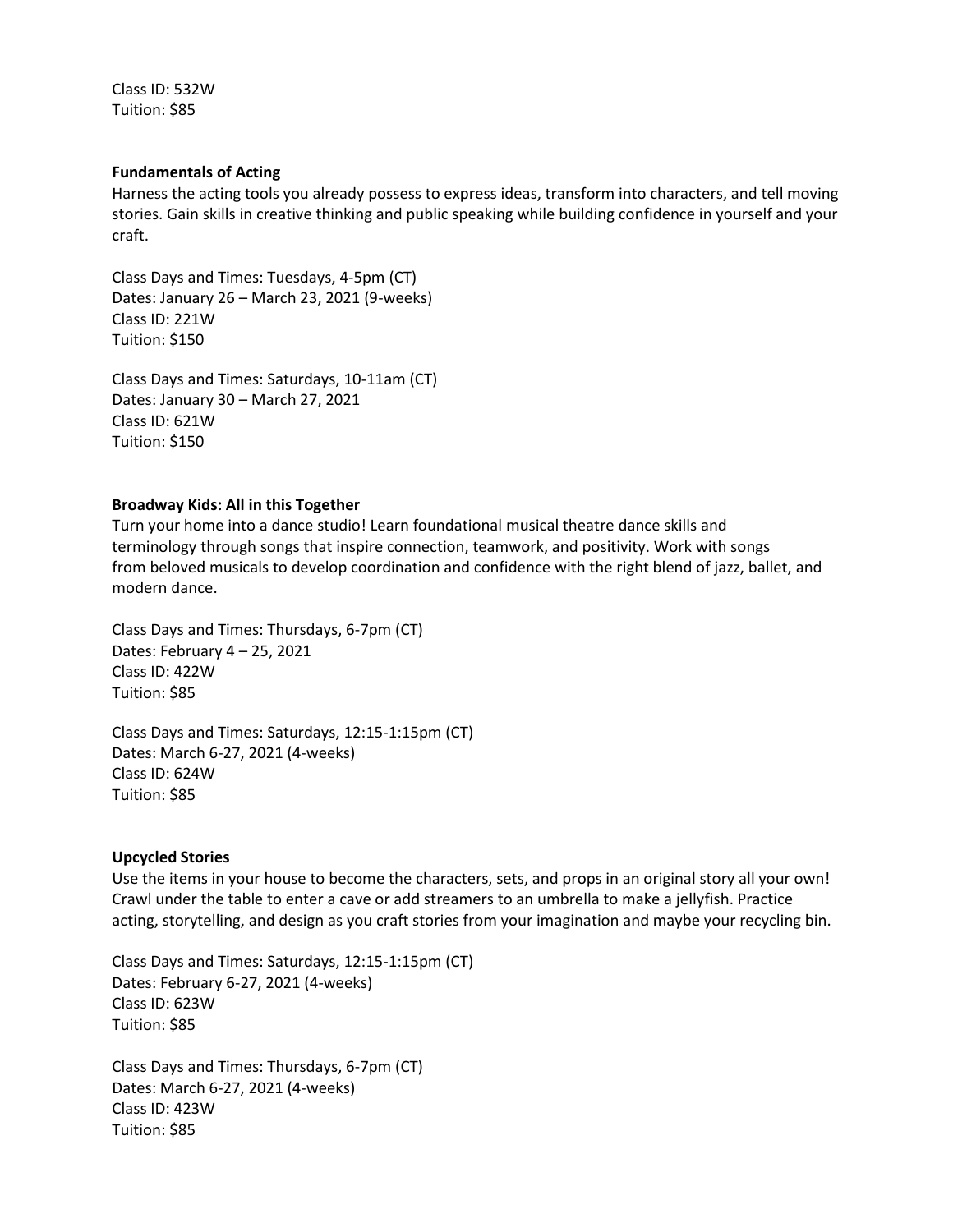## **World Premiere: Legendary Creatures**

Create a world premiere play! Use acting games, group brainstorm, and improvisation to create an original short script to be acted out with your ensemble and recorded to share with your family. This winter will focus on Legendary Creatures – stories of our favorite or completely new imaginary animals.

Class Days and Times: Thursdays, 4-5:30pm (CT) Dates: January 28-March 25, 2021 (9-weeks) Class ID: 421W Tuition: \$150

## **Adventures in Sensory Drama (Ages 7-12)**

Replaces standard bolded language on the performance listing page: *While all students are welcome to participate in any of CTC's classes, this program is designed specifically for young people with sensory sensitivities including those with ASD, Sensory Processing Disorder, anxiety, PTSD, and other disabilities and mental illnesses. Because we recognize that each individual's support needs are unique, we empower families to decide for themselves whether their student will participate independently or with the support of another person.*

Use stories from books and your imagination to practice communication, collaboration, and other acting skills to engage in sensory experiences, exercise gross and fine motor skills, and practice mindfulness. To honor and celebrate the diversity of ways individuals of the disability and neurodiverse communities can process and enjoy sensory stimuli, activities are structured to be modified to each person's sensitivities and interests.

Class Days and Times: **Saturdays, 12:30-1:30pm (CT)** Dates: **January 30 – March 27, 2021 (9-weeks)** Class ID: 622W Tuition: **\$150**

## **Homeschool Ensemble: The Power of Us (Ages 8-12)**

What do you want to see change about the world in 2021? Collaborate with young artists across our community to share your vision and uplift the dreams of others. Actors will be empowered to think critically about the world, ask questions, consider multiple points of view, and express these findings through different art forms. Blend solo performance, ensemble generated pieces, and spoken word with visuals to communicate the Power of Us into an edited digital performance.

Class Days and Times: **Wednesdays and Fridays, 1-3pm (CT)** Dates: **January 27 – March 26, 2021 (9-weeks)** Class ID: 341W Tuition: **\$445**

# **Grades 4-6**

Virtual Academy classes for Grades 4-6 are designed for students to participate independently or near an adult in their home. Class will include warm-ups, large group activities, small group work, and opportunities for independent creation. Some classes feature individualized coaching or opportunities to record work to share with their teacher, classmates, and/or family.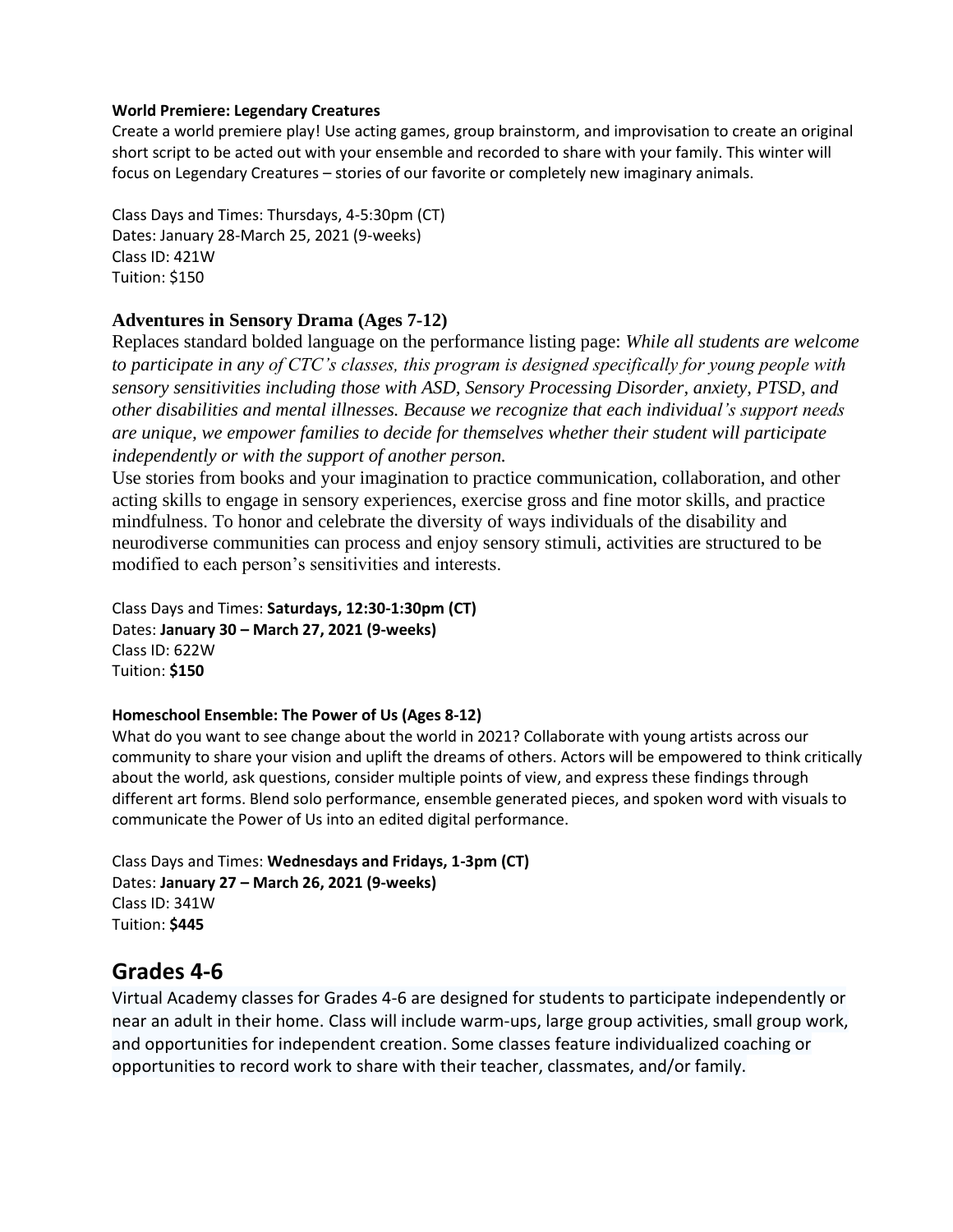## **Adventures in Sensory Drama (Ages 7-12)**

Replaces standard bolded language on the performance listing page: *While all students are welcome* to participate in any of CTC's classes, this program is designed specifically for young people with *b* <sup>1</sup><br>Sensory sensitivities including those with ASD, Sensory Processing Disorder, anxiety, PTSD, and *other disabilities and mental illnesses. Because we recognize that each individual's support needs other disabilities and mental illnesses. Because we recognize that each individual's support needs are unique, we empower families to decide for themselves whether their student will participate independently or with the support of another person.*

Use stories from books and your imagination to practice communication, collaboration, and other acting skills to engage in sensory experiences, exercise gross and fine motor skills, and practice mindfulness. To honor and celebrate the diversity of ways individuals of the disability and neurodiverse communities can process and enjoy sensory stimuli, activities are structured to be modified to each person's sensitivities and interests.

Class Days and Times: **Saturdays, 12:30-1:30pm (CT)** Dates: **January 30 – March 27, 2021 (9-weeks)** Class ID: 622W Tuition: **\$150**

## **Art Break (Grades 3-5)**

Take a break from the day and fuel your body and brain with a burst of creativity. Each class will focus on a different way to use the arts to get active and recharge to face the rest of your day with greater focus and inspiration.

Class Days and Times: Wednesdays, 1:30-2:30pm (CT) Dates: March 3-24, 2021 (4-weeks) Class ID: 332W Tuition: \$85

Class Days and Times: Fridays, 1:30-2:30pm (CT) Dates: February 5-26, 2021 (4-weeks) Class ID: 531W Tuition: \$85

## **Science Laboratory: Bill Nye and Friends (Grades 3-5)**

Take inspiration for your favorite science shows! Put on your lab coat to create an original script or class video acting out experiments and teaching your audience scientific principles.

Class Days and Times: Wednesdays, 1:30pm-2:30pm (CT) Dates: February 3-24, 2021 (4-weeks) Class ID: 331W Tuition: \$85

Class Days and Times: Fridays, 1:30pm-2:30pm (CT) Dates: March 5-26, 2021 (4-weeks) Class ID: 532W Tuition: \$85

## **Homeschool Ensemble: The Power of Us (Ages 8-12)**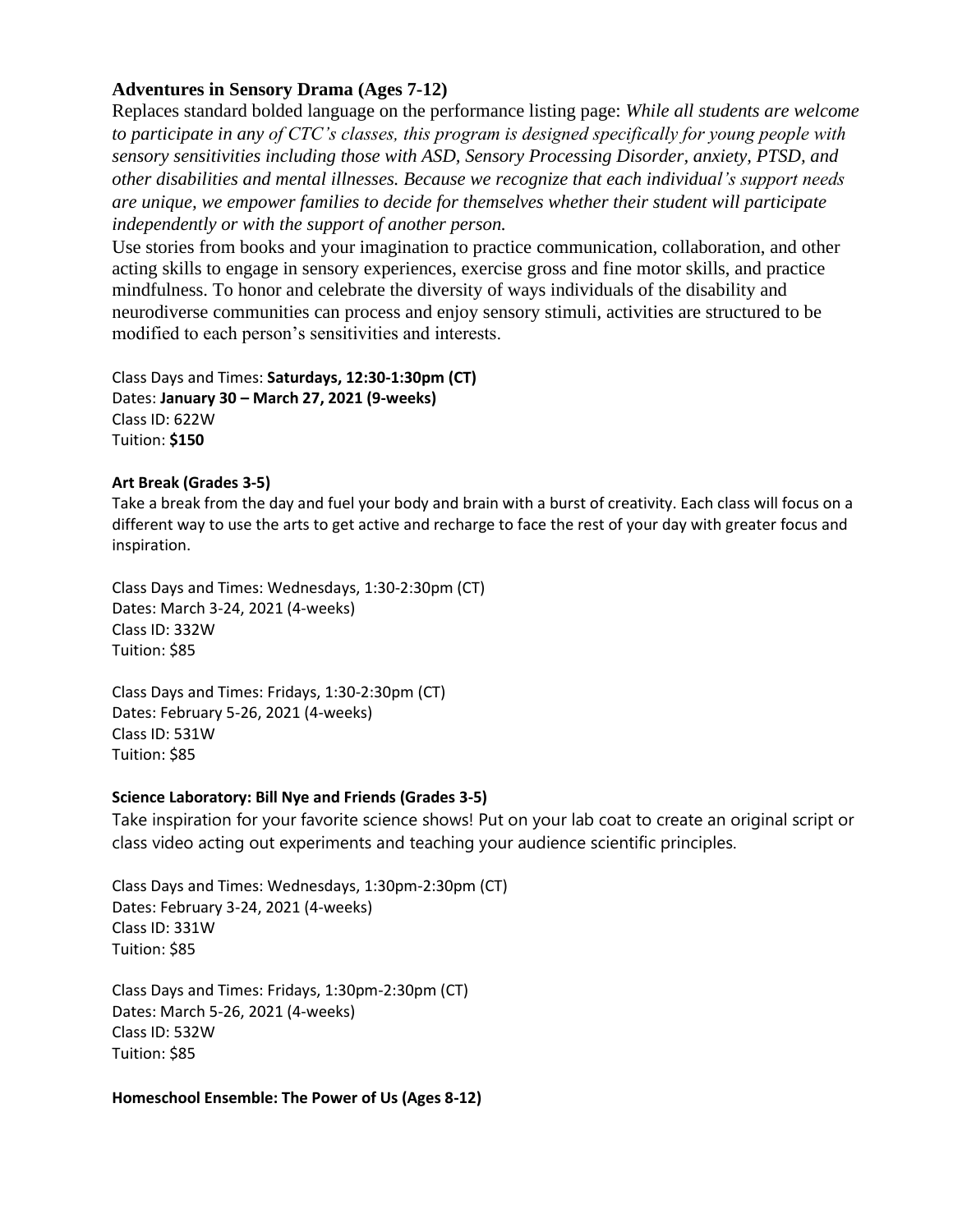What do you want to see change about the world in 2021? Collaborate with young artists across our community to share your vision and uplift the dreams of others. Actors will be empowered to think critically about the world, ask questions, consider multiple points of view, and express these findings through different art forms. Blend solo performance, ensemble generated pieces, and spoken word with visuals to communicate the Power of Us into an edited digital performance.

Class Days and Times: **Wednesdays and Fridays, 1-3pm (CT)** Dates: **January 27 – March 26, 2021 (9-weeks)** Class ID: 341W Tuition: **\$445**

#### **Movie Making**

Take short scripts and turn them into short movies using the locations, props, and costumes you can find in your home. Students will get an introduction to story boarding, cinematography, and acting for film. Class will end with a short film festival of student work.

Class Days and Times: Thursdays, 4-5:30pm (CT) Dates: March 4-25, 2021 (4-weeks) Class ID: 443W Tuition: \$125

#### **Acting the Play**

Being in a play is more than just saying the lines – it's telling a great story while collaborating with all of the other actors and artists. Learn to identify and amplify what's important in a story, to connect and respond to your scene partner, and to contribute to the story even when it's not your line.

Class Days and Times: Fridays, 4-5:30pm (CT) Dates: February 5-26, 2021 (4-weeks) Class ID: 541W Tuition: \$125

Class Days and Times: Saturdays, 10:15-11:45am (CT) Dates: January 30 – March 27, 2021 (9-weeks) Class ID: 641W Tuition: \$225

#### **Broadway Dance**

Turn your home into a dance studio and learn fundamental musical theatre techniques. Learn dance warmups, conditioning, and common dance steps used in musical theatre choreography adapted for the space you have. Develop a dance practice that you can use anywhere you are!

Class Days and Times: Fridays, 4-5:30pm (CT) Dates: March 5-26, 2021 (4-weeks) Class ID: 542W Tuition: \$125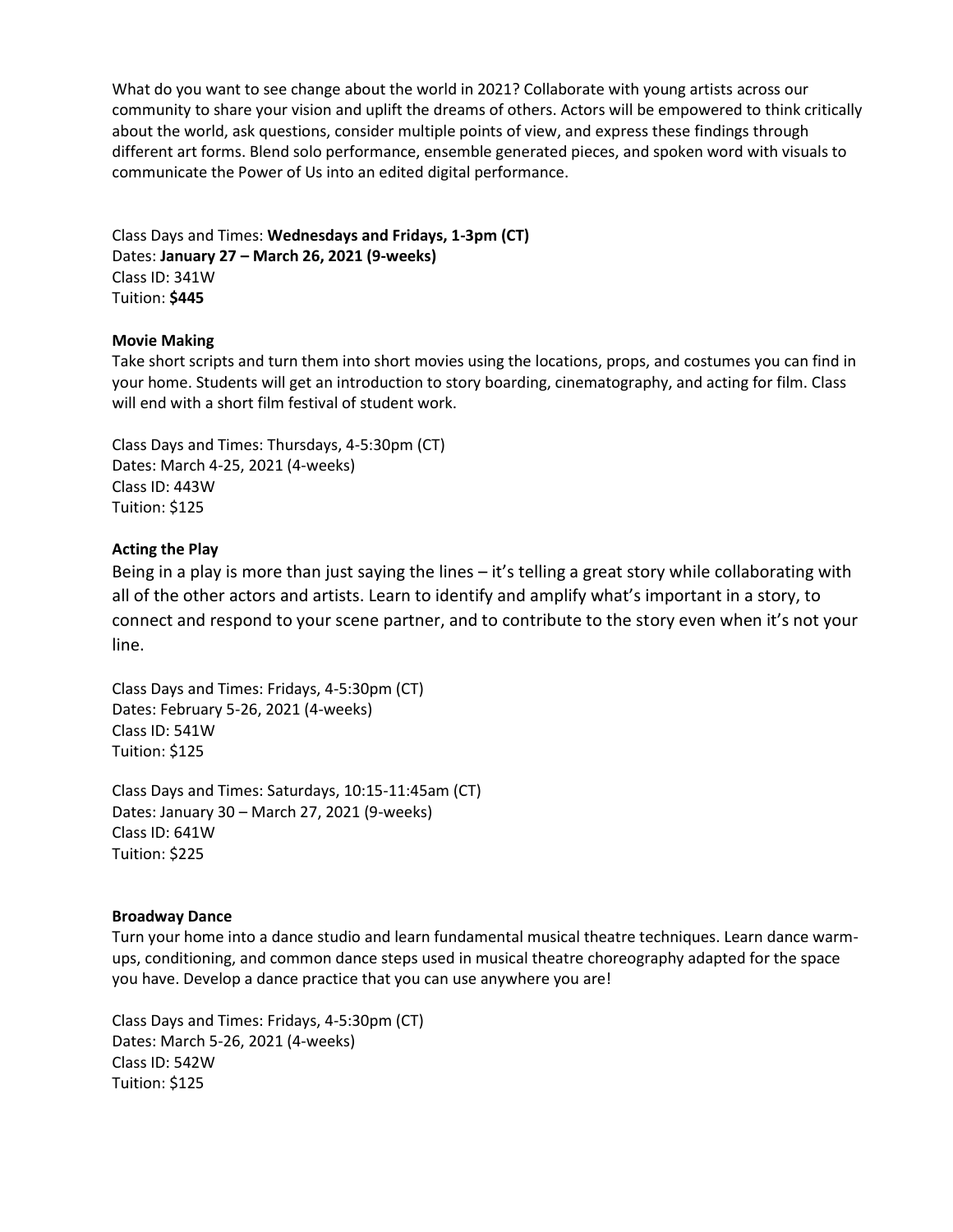Class Days and Times: Saturdays, 10:15-11:45am (CT) Dates: February 6-27, 2021 (4-weeks) Class ID: 642W Tuition: \$125

## **Playwriting**

Write a (short) play in just four weeks! Learn the basics of story structure and the differences between a story and a play. Experiment with different approaches to playwriting and have an opportunity to hear your work read aloud by your teacher and peers.

Class Days and Times: Thursdays, 4-5:30pm (CT) Dates:  February 4-25, 2021 (4-weeks) Class ID: 442W Tuition: \$125

#### **World Premiere: Myth Busters**

Create a world premiere play! Use acting games, group brainstorm, and improvisation to create an original short script to be acted out with your ensemble and recorded to share with your family. This winter will focus on Myth Busters – using critical thinking to tell well known stories from a different perspective.

Class Days and Times: Thursdays, 6-7:30pm (CT) Dates: January 28-March 25, 2021 (9-weeks) Class ID: 441W Tuition: \$225

Class Days and Times: Saturdays, 10:15-11:45am (CT) Dates: March 6-27, 2021 (4-weeks) Class ID: 643W Tuition: \$125

## **Storytellers (Ages 13-18)**

Replaces standard bolded language on the performance listing page: *While all students are welcome to participate in any of CTC's classes, this program is designed specifically for members of the disabled and neurodivergent young people. We recognize and respect the diversity of disabilities and neurodivergent conditions. CTC is committed to supporting access needs, respecting limitations, uplifting talents and life experience, and honoring each individual's autonomy.*

Craft interactive storytelling experiences using acting techniques, puppetry, music, and more! Explore the fundamentals of storytelling and performance with group and solo projects. Through activities designed specifically around participants' learning goals, interests, and talents, participants will strengthen theatrical skills, engage with peers, inspire narrative exploration, and develop self-expression and confidence in their abilities as artists.

Class Days and Times: Saturdays, 11:15am-12:15pm (CT) Dates: January 30-March 27, 2021 (9-weeks) Class ID: 661W Tuition: \$150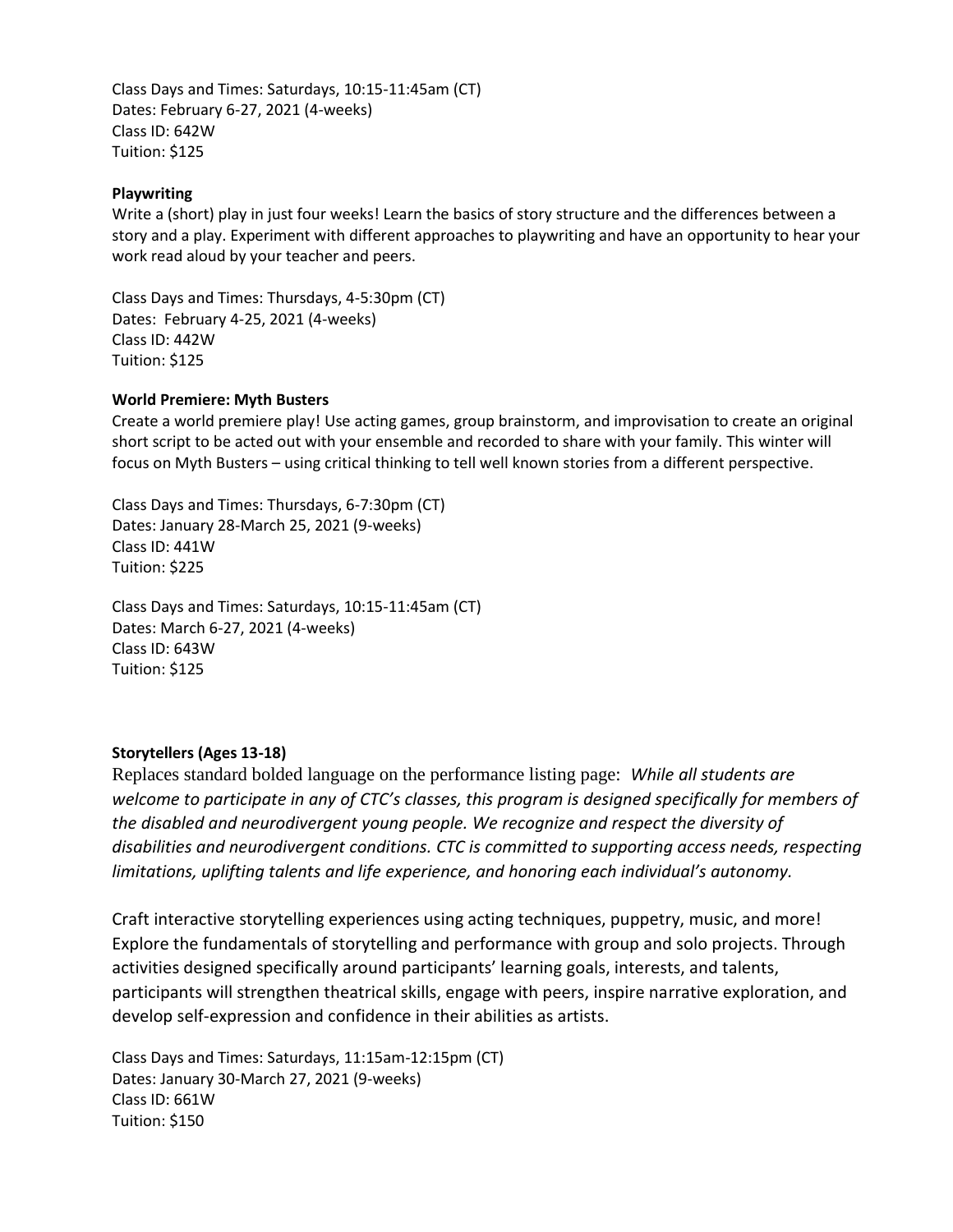# **Grades 7-12**

Virtual Academy classes for Grades 7-12 are designed for students to participate independently from their home. Class will include warm-ups, large group activities, small group work, and opportunities for independent creation. Some classes feature individualized coaching or opportunities to record work to share with their teacher, classmates, and/or family.

## **Storytellers (Ages 13-18)**

*While all students are welcome to participate in any of CTC's classes, this program is designed specifically for members of the disabled and neurodivergent young people. We recognize and respect the diversity of disabilities and neurodivergent conditions. CTC is committed to supporting access needs, respecting limitations, uplifting talents and life experience, and honoring each individual's autonomy.*

Craft interactive storytelling experiences using acting techniques, puppetry, music, and more! Explore the fundamentals of storytelling and performance with group and solo projects. Through activities designed specifically around participants' learning goals, interests, and talents, participants will strengthen theatrical skills, engage with peers, inspire narrative exploration, and develop self-expression and confidence in their abilities as artists.

Class Days and Times: Saturdays, 11:15am-12:15pm (CT) Dates: January 30-March 27, 2021 (9-weeks) Class ID: 661W Tuition: \$150

## **Movie Making**

Take short scripts and turn them into short movies using the locations, props, and costumes you can find in your home. Students will get an introduction to story boarding, cinematography, and acting for film. Class will end with a short film festival of student work.

Class Days and Times: Thursdays, 6-7:30pm (CT) Dates: March 4-25, 2021 (4-weeks) Class ID: 473W Tuition: \$125

## **Acting with a Script**

Acting with a script is more than saying the lines. Learn advanced acting skills in text analysis, beats, subtext, and more. Gain confidence in working with a script from cold reading sides to small scene work to monologues and more.

Class Days and Times: Fridays, 5-6:30pm (CT) Dates: January 29 – March 26, 2021 (9-weeks) Class ID: 571W Tuition: \$225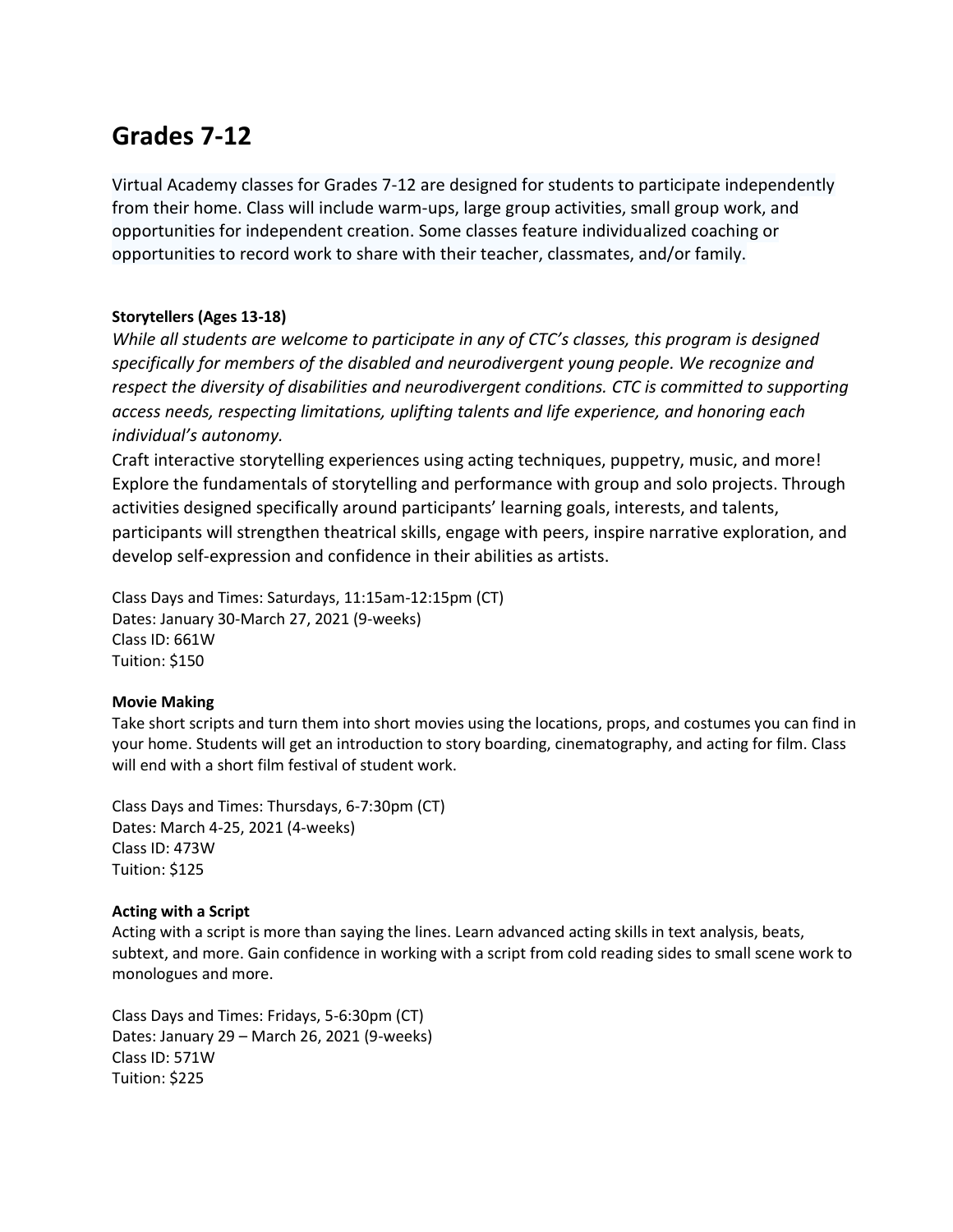Class Days and Times: Saturdays, 12-1:30pm (CT) Dates: January 30-March 27, 2021 (9-weeks) Class ID: 671W Tuition: \$225

### **Playwriting**

Write a (short) play in just four weeks! Learn the basics of story structure and the differences between a story and a play. Experiment with different approaches to playwriting and have an opportunity to hear your work read aloud by your teacher and peers.

Class Days and Times: Thursdays, 6-7:30pm (CT) Dates: February 4-25, 2021 (4-weeks) Class ID: 472W Tuition: \$125

#### **Scene Study: LGBTQIAP+ characters and stories**

Take your acting to the next level with a focus on text analysis, focused objectives, clear tactics, and strong relationships using scripts that feature LGBTQIAP+ characters and stories. This class focuses on LGBTQIAP+ themes and is open to students who identify as part of this community and their allies. 

Class Days and Times: Saturdays, 12-1:30pm (CT) Dates: March 6-27, 2021 (4-weeks) Class ID: 673W Tuition: \$125

#### **Improv**

Make it up as you go! Learn to trust your instincts, make dynamic choices on the fly, and spontaneously create original characters and storylines. Build confidence in sharing your ideas, practice give and take in a conversation, and become aware of when it's your time to shine and when to let others take the stage.

Class Days and Times: Saturdays, 12-1:30pm (CT) Dates: February 6-27, 2021 (4-weeks) Class ID: 672W Tuition: \$125

## **Grades 9-12**

Virtual Academy classes for Grades 9-12 are designed for students to participate independently from their home. Class will include warm-ups, large group activities, small group work, and opportunities for independent creation. Some classes feature individualized coaching or opportunities to record work to share with their teacher, classmates, and/or family.

#### **The Business of Being an Actor: Auditioning**

Being a professional actor is certainly about talent and skill, but it's also about writing resumes, marketing yourself, finding auditions, and preparing your materials. By the end of class, students will have an auditionready resume, a collection of monologues to pull from, and strategies for setting yourself up for success.

Class Days and Times: Fridays, 5-6:30pm (CT)